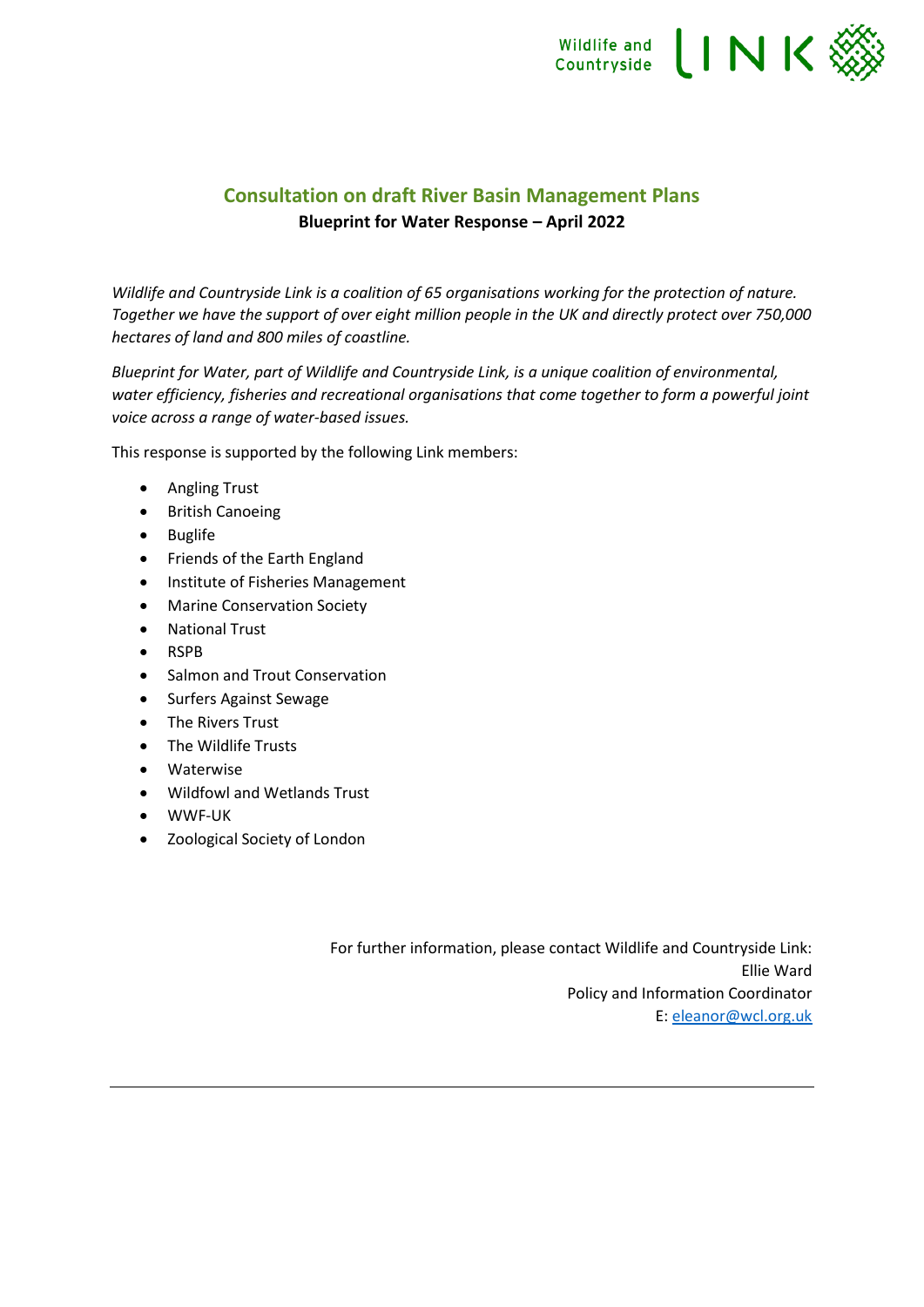

#### **Implementing the plan**

### **1. What are your views of these principles? When thinking about your answer, you may wish to consider how easy (or hard) you would find adopting the principles.**

Blueprint for Water welcomes this consultation from the Environment Agency on the draft River Basin Management Plans (RBMPs) and the opportunity to share our key concerns and priorities.

As statutory plans, RBMPs are key in confirming societal ambitions for the water environment and setting out mechanisms that will see these ambitions achieved. Yet to fulfil this role, the plans should reflect the transformational change that is needed to bring coherence to efforts to transform the state of our waters.

A step change in ambition is needed. Currently, just 16.2% of waterbodies (and only 14.6% of rivers) meet Good Ecological Status in England, despite WFD targets for all to achieve good status by 2027. 0% meet Good Chemical Status – and targets in the draft plans suggest that we won't see all waterbodies achieving good status until 2063.

We are supportive of the principles set out in the draft RBMPs. However, we are concerned that the draft plans do not set out how they will deliver this crucial step change. The ambition, strategy and detail underpinning each of the principles remains unclear. For example, *'promote restoration and recovery of freshwater, estuarine and coastal habitats and species'* is laudable, however, Environment Agency data from 2019 suggests that over 400 waterbodies have deteriorated in ecological status by at least one class since 2015 and several waterbodies have been and continue to be removed from the regulatory sampling scheme. Few water-dependent Protected Areas meet their objectives despite a requirement to achieve this by 2015 under the original Directive. The RBMPs should clearly set out why the plans have failed thus far to bring all waterbodies to good status, and to achieve compliance with legislation on Protected Areas, and how these draft RBMPs will make the required improvements.

Further detail is required to set out how the principles will be delivered, and how they will drive improvements for waterbodies. For example, we would like to see greater detail on how the principle of '*working with natural processes*' will be embedded. Applied correctly, nature-based solutions provide multiple benefits in both rural and urban landscapes, but their success requires a strategy that targets delivery, captures multi-sectoral involvement (environmental NGOs, water industry, Local Authorities etc), pools resources and expertise and draws upon a diverse range of funding sources. Without this, we will not achieve step change, at scale.

Similarly, '*Take account of future and changing risks to delivery'* requires a strategy that is underpinned by quantitative information. Building an environment resilient to climate change, for example, requires an understanding of the future availability of water resources both spatially and temporally. Without this, '*measures that help natural assets cope with or recover from shock'* cannot be optimised.

The wording of the principles should be strengthened to reflect the level of ambition required. For example, '*Promote restoration and recovery of freshwater, estuarine and coastal habitats and species'* should say **deliver***,* and '*Public bodies should ensure the environmental objectives of the plans are* **integrated** *in their processes and plans',* rather than *reflected.*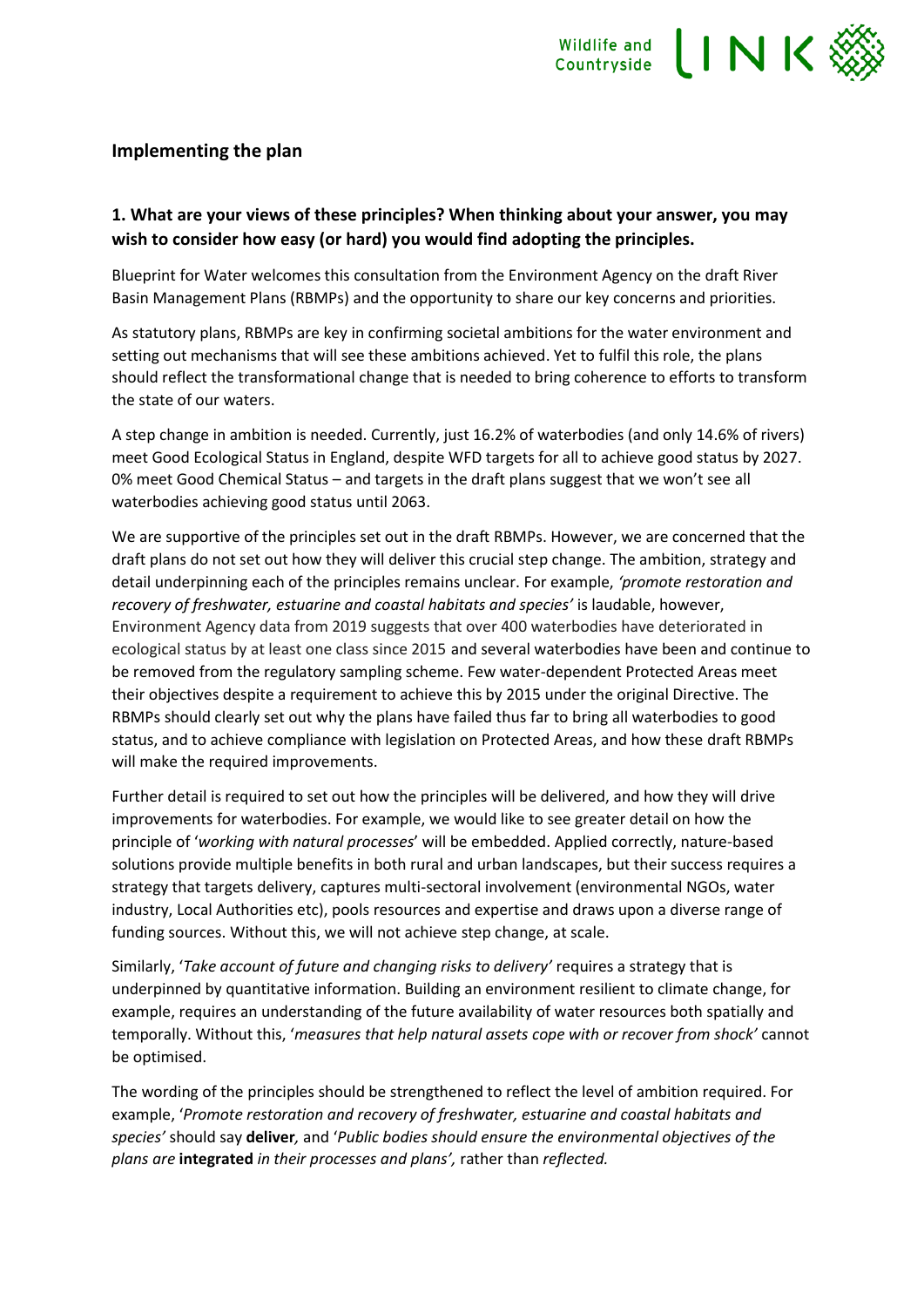

Further, a '*collaborative place-based approach'* should explicitly reference the need to understand the water environment, and plan and deliver interventions, at a coherent landscape scale. Taking a catchment-based approach will offer the best opportunities for understanding the scope to deliver habitat restoration from source to sea, implement nature-based solutions which limit carbon emissions and deliver against wider objectives such as flood risk reduction, and build catchments which are naturally resilient to future pressures such as climate change.

#### **Objectives**

## **2. Do you agree with the environmental objectives in the draft plans? Which, if any, objectives would you like to see changed and why?**

The draft RBMPs need to set out how they will deliver a step change for the freshwater environment. We are concerned that the environmental objectives set out in the RBMPs are simply a continuation of existing processes and approaches, which as stated have thus far failed to bring all waterbodies to good status. Where the draft plans do suggest ambition, they lack the necessary detail to understand how this will be implemented. The plans should clearly set out why failures have not been addressed, and how these objectives will drive improvements. Further detail is also required on what funding will be used to deliver these objectives.

For example, the objective of '*preventing deterioration of the status of surface waters and groundwater'* is currently not being met. Further detail is required to set out what will be done to address failures, how actions will be prioritised, and on what timescales.

Of particular concern is chemical status – as discussed, not a single waterbody in England meets good chemical status, and current targets do not expect all waterbodies to achieve 'good' until 2063. The objective *'cessation of discharges, emissions and losses of priority hazardous substances into surface waters'* will not address the numerous other chemicals (beyond the few priority hazardous substances (PHS)) that are ubiquitous within our fresh and coastal waters. Chemical status may be defined in regulatory terms by a handful of chemicals, but actual status and the risk to both aquatic ecosystems and public health are determined by the presence of literally hundreds. Moreover, several of the PHS are banned or phased out; their emissions will have already ceased, meaning that 'cessation' must not be the sole focus if we are to achieve the desired improvements to our water environment. The Government's forthcoming Chemicals strategy needs to set out a framework for tackling chemical pollution across all sectors, a wide range of chemicals, including mixtures, encompassing improved monitoring, stronger policy and legislation, control at source and measures to address once released into the environment.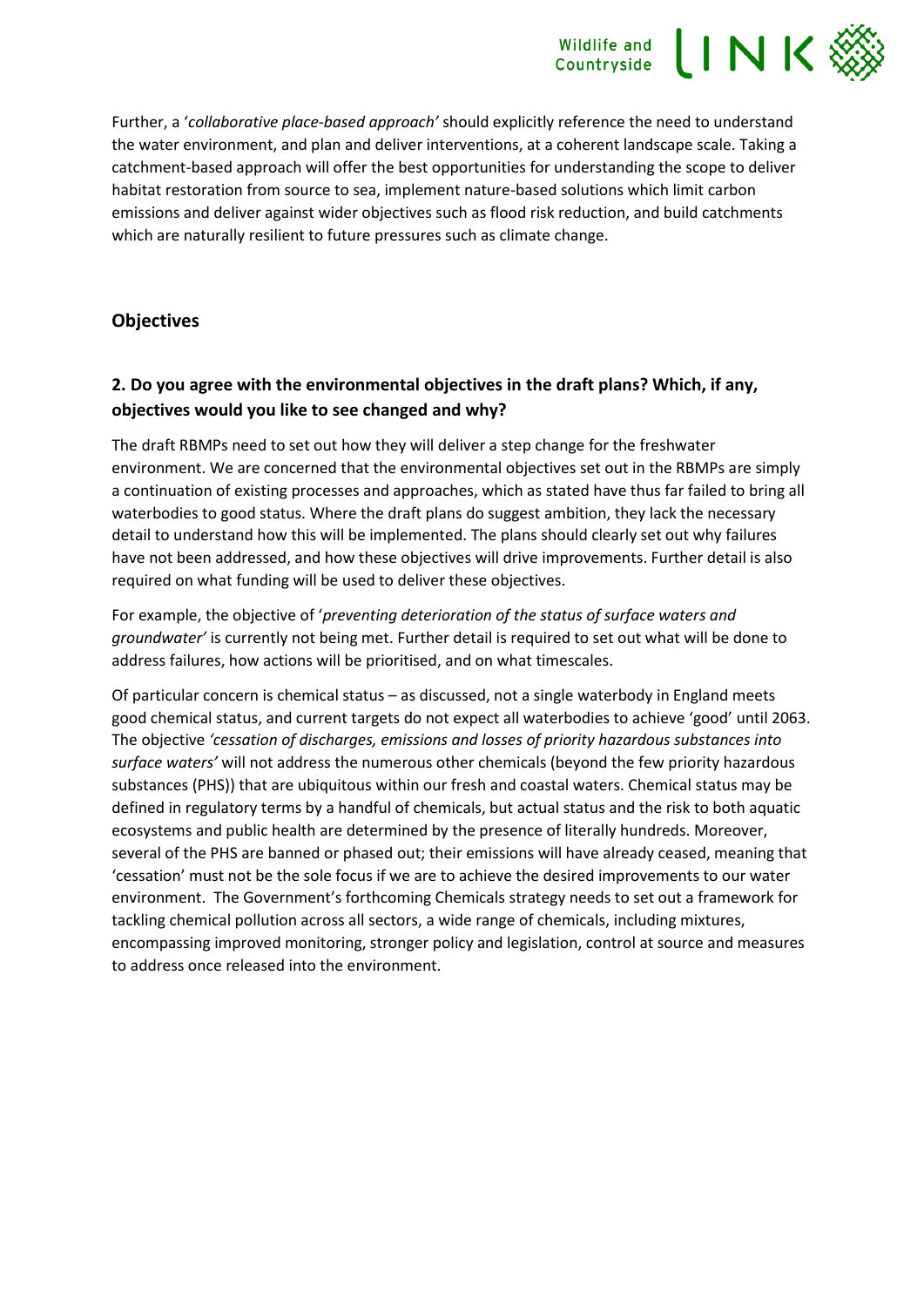

#### **Programmes of measures**

## **3. Are you aware of any funded measures that are missing from the programmes of measures? Please let us know what measures are missing**

The programme of measures and mechanisms summarise a huge range of policy, regulation and investment programmes. Nevertheless, good ecological status is currently only 16.2% (just 14.6% for rivers) and good chemical status 0%. Existing measures are not, therefore, being implemented or enforced with sufficient rigour or resourcing.

Moreover, the list of measures by sector doesn't indicate that the necessary strategic approach is being adopted. Further detail is required, setting out how implementation of measures is being prioritised. We suggest that further assessment and analysis of the measures is required, for example, to set out which measures need to be applied where in order to achieve good status, to show where measures haven't achieved this, and to show how collaborative delivery of measures can achieve larger, more holistic outcomes. Gap analysis should also be undertaken, to assess for any potential missing measures.

As with principles and objectives, missing from the plans is detail setting out how the measures listed will drive improvements for the water environment, where previously they have failed.

## **4. Do you have any comments on the potential new measures set out in the draft plans? Please tell us about any other new measures that could be taken forward with support from partners to achieve the objectives in the plans.**

The list of potential measures is extensive. However, the plans do not provide any assessment of how effective they would be or of how they will contribute to achieving good status. This provides little indication of prioritisation; of how crucial these measures might be in closing the delivery gap.

We would welcome in particular the adoption of measures focussed on biodiversity and habitat restoration, reflecting the greater challenges facing freshwater species compared with any other group, and question why some of the preventative, 'no regrets' measures that would support this, such as greater action on INNS, are not suggested as pre-2027 measures.

Similarly, we advocate for measures that deliver more holistic management of water within the landscape. For example, measures concerning Sustainable Drainage Systems (SuDS) are welcome, but need to go further, such as through the removal of the automatic right to connect surface runoff from new developments to the sewerage system and implementation of the SuDS provisions in Schedule 3 of the Flood and Water Management Act 2010 to make SuDS compulsory for all new developments.

Overall, it is unclear *why* the measures listed are currently 'potential'. For example, are there barriers to delivery such as a lack of funding? There is limited detail on any mechanisms that might be established to enable 'potential' to become 'realised'.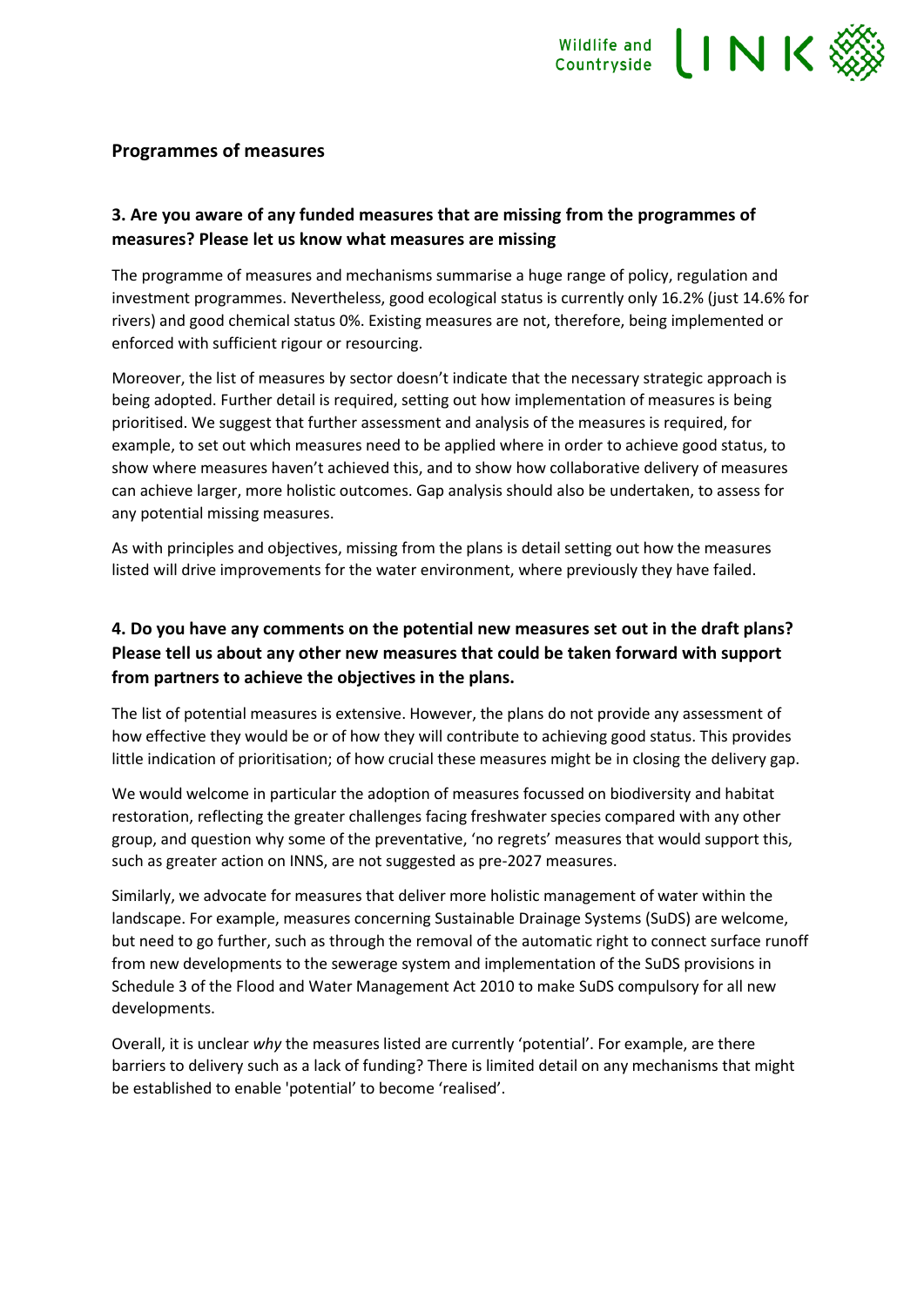

#### **Working at the catchment level**

**5. Do you have any comments on the challenges and measures suggested as priorities in your local catchment partnership's page? Please give catchment specific examples and tell us where, by working together, more benefits can be achieved.**

N/A – Blueprint for Water are responding to the draft River Basin Management Plans at the national level.

**If your response is regarding a specific catchment partnership page, please type the name below.**

N/A.

#### **Updating the plans**

## **6. Do you have any further comments on the draft river basin management plans, not covered by the previous questions?**

Our [Blueprint for Water 'Vision'](https://www.wcl.org.uk/docs/WCL_Blueprint_for_Water_Vision_Report.pdf), published in 2021, set out the importance of bold River Basin Management Plans driving action for the entirety of the freshwater landscape, going beyond the building blocks of the Water Framework Directive to drive ambitious action at catchment and landscape scales. The catchment-based approach, and making full use of nature-based solutions (NBS), must be at the heart of RBMP delivery.

It is important that the actions and priorities set out in the River Basin Management Plans are integrated across and work with other policies, plans and legislation in order to holistically drive improvements for the freshwater environment. For example, objectives delivered through the Flood Risk Management Plans (FRMPs)- such as delivering natural flood management and NBS at scale should help to achieve the objectives set out in the RBMPs. We expressed support for measures within the FRMPs that specified linking to RBMPs in ou[r Blueprint for Water response](https://www.wcl.org.uk/docs/Blueprint_for_Water_Draft_FRMP_consultation_response_21_01_2022.pdf) to the recent FRMP consultation.

Building on recommendations from the Glover Review, strengthened management plans for protected landscapes and national parks should act as exemplars for a large-scale systems-based approach to the water environment – in doing so, they should make a greater contribution to the delivery of RBMPs. This should be embedded across protected landscape management approaches, given the importance of a healthy, resilient freshwater environment for nature's recovery, ecosystem services, and our own health and wellbeing.

RBMPs should also reflect the ambition of local partners articulated within Catchment Plans and Local Nature Recovery Strategies, as well as national target and priorities.

Finally, we note the plans to update the NWEB Survey which underpins the cost benefit analysis within RBMPs, and ultimately determines their ambition. Whilst this proposal is welcome, it is disappointing - given the greater value placed by society upon the natural environment, including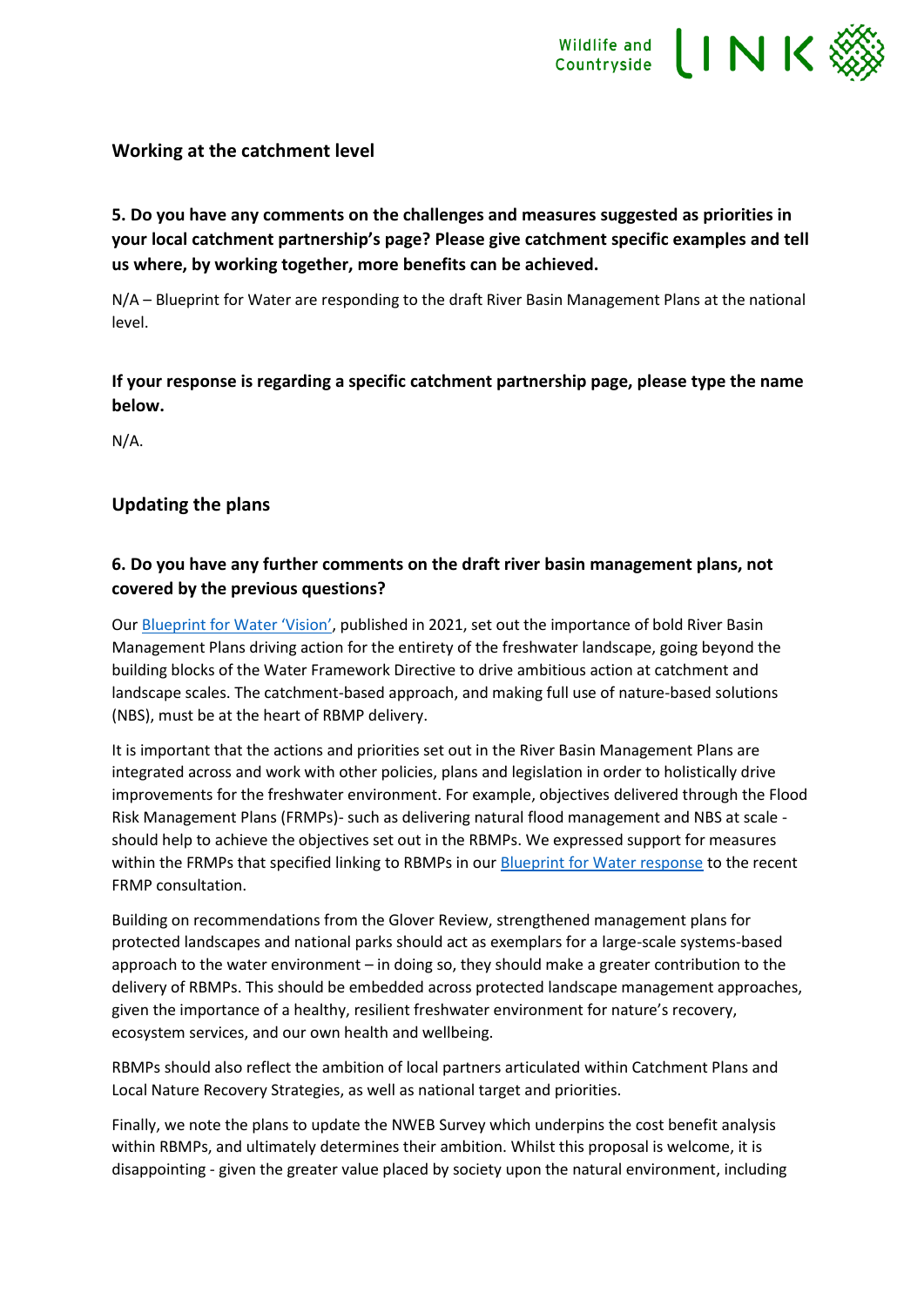due to the COVID-19 pandemic, and the greater awareness of and concern for the climate and biodiversity crises - that this update will not take place in time to inform the ambitions of the 3<sup>rd</sup> round of RBMPs. Without this, we risk a set of plans that do not fully reflect, and deliver against, the ambitions of society.

Wildlife and INK

## **About you**

#### **7. Are you responding as an individual or on behalf of an organisation or group?**

Responding on behalf of an organisation/group – Blueprint for Water, part of Wildlife and Countryside Link.

Wildlife and Countryside Link is a coalition of 65 organisations working for the protection of nature. Together we have the support of over eight million people in the UK and directly protect over 750,000 hectares of land and 800 miles of coastline. Blueprint for Water, part of Wildlife and Countryside Link, is a unique coalition of environmental, water efficiency, fisheries and recreational organisations that come together to form a powerful joint voice across a range of water-based issues.

#### **8. Contacting you about your response**

**In some cases, we may wish to follow up a consultation response where there is an offer of help or provision of evidence. If you're happy for us to do so, please provide your details below. We can also use it to let you know when we have published the Summary of consultation responses document.**

#### **Name**

Ellie Ward, on behalf of Blueprint for Water

#### **Email address**

#### [eleanor@wcl.org.uk](mailto:eleanor@wcl.org.uk)

## **9. Please select which river basin district your response to this consultation applies to (you can select more than one or submit a national response by selecting 'England').**

England (all river basin districts).

## **10. If your response relates to a specific management catchment, please write in the box below**

N/A.